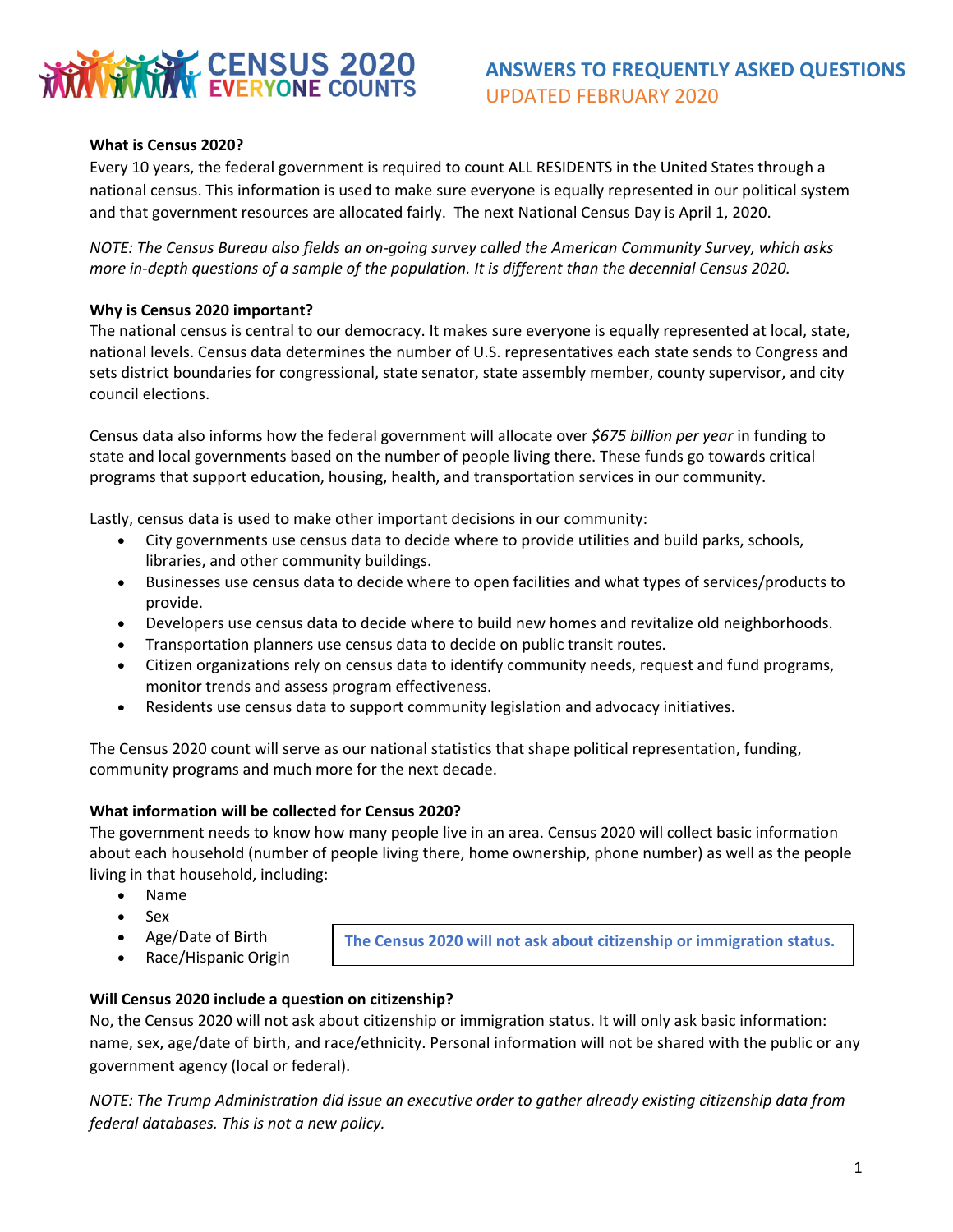# **KWY CENSUS 2020**

# **ANSWERS TO FREQUENTLY ASKED QUESTIONS** UPDATED FEBRUARY 2020

# **How will the government collect information for Census 2020?**

Starting in mid-March 2020, the U.S. Census Bureau will contact all housing units in the U.S. through mail. Most people will receive a letter with instructions on how to complete the questionnaire online or over the phone. Some might receive a paper form to mail back. In early May 2020, the Bureau will begin sending census workers (called enumerators) out to visit households who have not yet responded to gather the information in person.  

The U.S. Census Bureau will also collect information from residents who are homeless, living in group quarters (like dorms, nursing homes, shelters), or transitory housing.

*NOTE: A housing unit is any place people live, including house, apartment, cabin, mobile home, etc. One person from each housing unit is required to fill out the census. All people living in the unit should be counted, regardless of age and whether they are related or not to the person filling out the form. Multiple census forms can be filled out for a housing unit if no one person has all the necessary details to complete the form for everyone living there.* 

# **What does the government do with the information they collect through the census?**

The Census Bureau collects data for statistical purposes only. It combines your responses with information from other households to produce data, which never identify your household or any person in your household. Your information is confidential. By law, the Census Bureau will never identify you individually or share individual or household information with any other government agency.  Census statistics are reported publicly so they can be used to make policy, program, and budget decisions.

#### **Are individual census records ever shared?**

Federal law protects individual-level records for **72 years** after the census is taken. After this, they are released for genealogical research purposes. Individual records from 2020 Census will be released April 2, 2092.

# **How do I know the information I provide is going to be safe?**

The Census Bureau collects information only to produce statistics. By law, they cannot share your data with federal agencies, immigration authorities, welfare, or law enforcement. Federal law also does not allow your personal census information to be used against you by immigration authorities, a court of law, local housing agencies, any law enforcement agency, or any other government officials, for any reason whatsoever. You are protected in many ways.

All Census Bureau employees take an oath of privacy and are sworn for life to protect all information that could be used to identify individuals. The penalty for unlawful disclosure is a fine up to \$250,000 and/or imprisonment up to 5 years. 

The Census Bureau follows federal requirements and industry best practices to ensure data security from the beginning of the data collection process through the final storage of information. This includes data encryption and two forms of authentication to secure system access.

# **Who should be counted in Census 2020?**

The Census Bureau needs to count every person living in the U.S. on April 1, 2020, regardless of age, citizenship status, or criminal history. Every residence will receive an invitation to complete the Census 2020 questionnaire. Make sure someone in your household is responsible for filling out the form. Every person living there, whether related or not, of all ages (don't forget young children) should be included.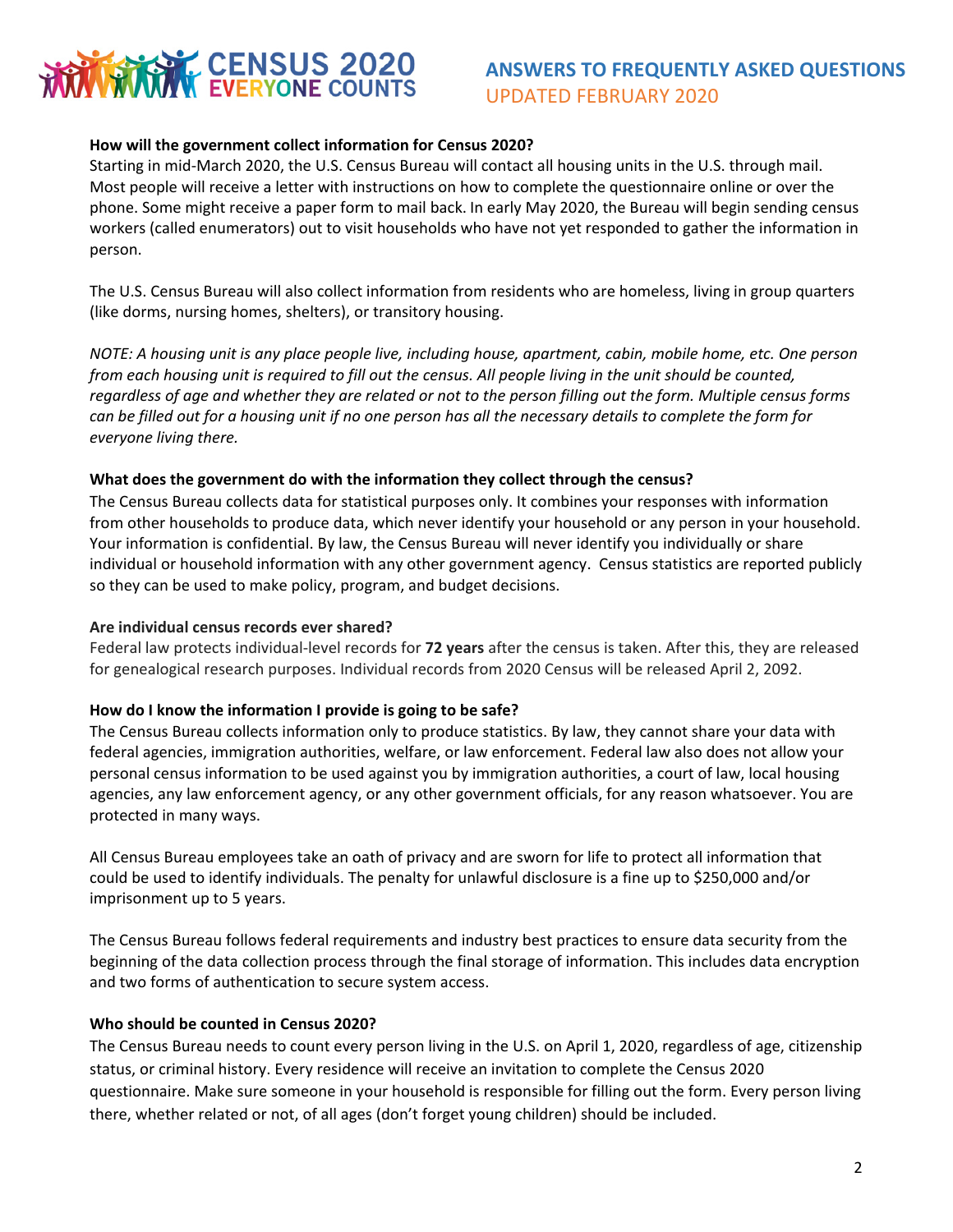# CENSUS 2020

# **ANSWERS TO FREQUENTLY ASKED QUESTIONS** UPDATED FEBRUARY 2020

*NOTE: People with unstable housing (including those who are homeless) will be counted in March 2020. The Census Bureau counts people at shelters, encampments, where food is distributed, and where people are known to sleep outdoors. People living in nursing homes, correctional facilities, mental hospitals, dorms, barracks, group homes and other group quarters will be counted in April 2020 by the Census Bureau.*

# **Why should I participate in Census 2020?**

Participating in census is an important civic responsibility and powerful tool for making your voice heard. It directly affects the programs and services in your community because it influences how more than \$675 billion in federal funding per year is distributed. That is why it is critical that you – and *everyone in your community* be counted in the Census. Every person counted can make a difference.

When you fill out the census, you help:

- Determine how many seats your state gets in Congress.
- Guide how government funding is distributed for critical community programs and services like healthcare, education, transportation, and emergency response.
- Bring support to your local community, including jobs, housing, schools, roads, and hospitals.

This is why everyone is legally required to respond to the U.S. Census. You could be subject to a fine for not responding or providing false answers. However, the U.S. Census Bureau has not historically enforced penalties.

# **What languages is the form available in?**

The Census 2020 will be available:

- Online and By Phone in English, Spanish, Simplified Chinese, Vietnamese, Korean, Russian, Arabic, Tagalog, Polish, French, Haitian Creole, Portuguese, Japanese
- By Mail in English and Spanish

The Census Bureau will provide video and print language guides and language glossaries in 59 non-English languages (including the 13 listed above).

# **How will Census 2020 be made accessible to people with disabilities?**

- Online: The 2020 online questionnaire will follow the latest web accessibility guidelines. A video in American Sign Language will also be available to guide people through responding online.
- Phone: People can respond in English by Telecommunication Device for the Deaf (TDD) at 844-467- 2020 if they choose to respond by phone.
- Mail: People can access braille and large print guides online to assist them with completing the paper questionnaire if they want to respond by mail.

# **What happens if I don't participate in Census 2020?**

Everyone is legally required to respond to the U.S. Census. You could be subject to a fine for not responding or providing false answers. However, the U.S. Census Bureau has not historically enforced these penalties. Every person who does not participate means we won't have an accurate count of who lives in our county, which could affect districting, representation, and funding. It is estimated that each person not counted could result in a loss of up to \$1000 in federal funding to CA per year for the next decade. This will directly impact the programs and services you, your family, and your community rely on.